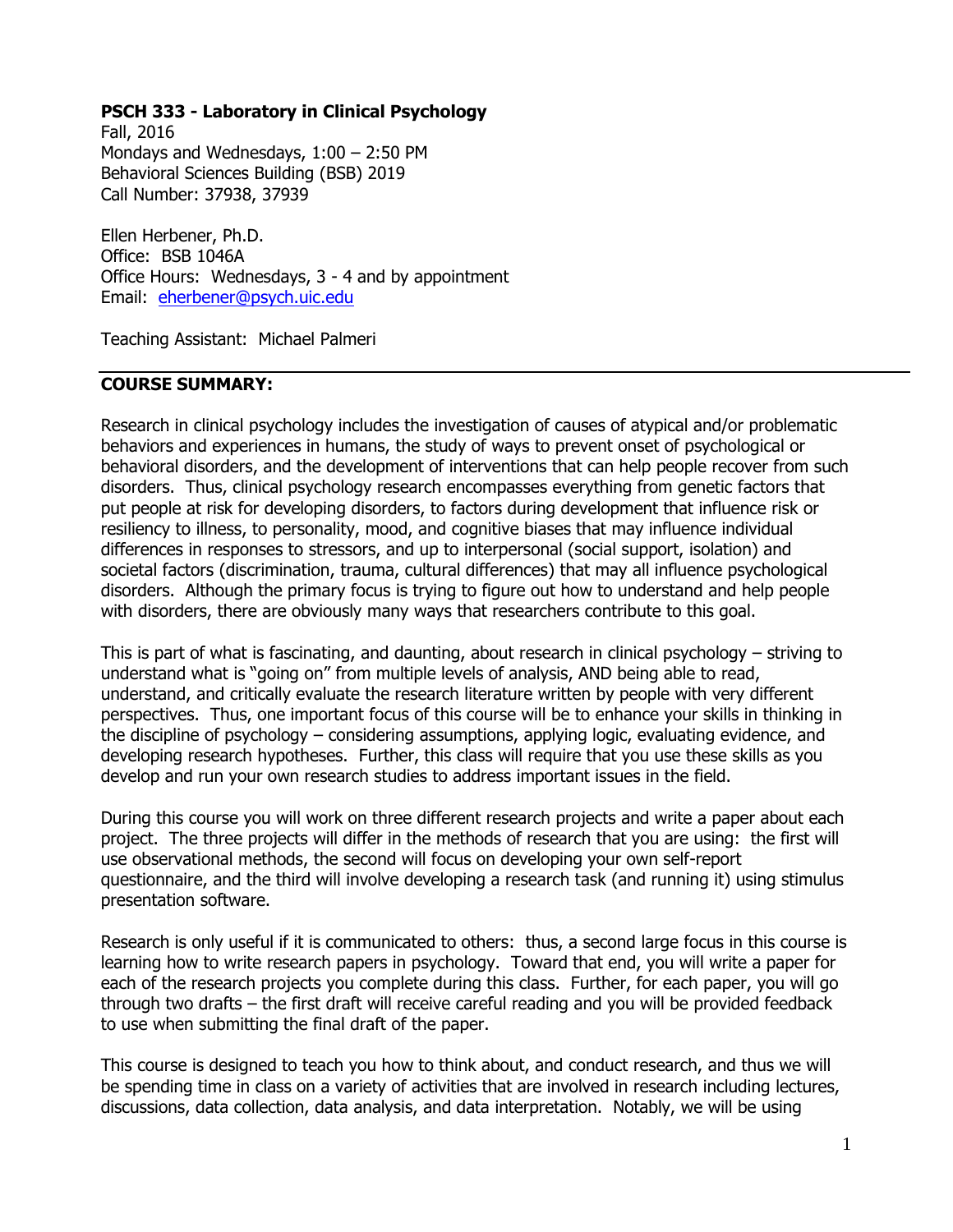specialized computer programs for data analysis, and it will be important for you to be AT class in order to use these programs.

**NOTE: This class moves very rapidly across conceptual and practical skills to provide students the opportunity to develop their own research. We provide a lot of hands-on assistance during class-time, so even if research is not your best area, if you attend regularly you can get a lot of one-on-one help that can help you to perform well in the class. The most common reason that people do not do well in this class is that they do not attend regularly, miss information on the conceptual and methodological rationale underlying the research, and thus cannot effectively develop a good methodological study, nor write about it in a thoughtful way.**

#### **PREQUISITES:**

Students should already have credit for PSCH 100 (Introduction to Psychology), PSCH 242 (Introduction to Research in Psychology), and PSCH 343 (Statistical Methods in Psychological Science). In addition, you should have credit for or be concurrently enrolled in PSCH 270 (Abnormal Psychology) or PSCH 210 (Theories of Personality). If you have not taken these prerequisites, you will be dropped from the course.

#### **DEADLINES:**

The deadline to add or drop a course without a W and last day to complete late registration is Friday, September 2, 2016. The deadline to withdraw from the course is Friday, October 28, 2016).

#### **READINGS:**

Reading assignments for each week are listed in the syllabus, and the readings are available in the Blackboard site for this course. Specific reading assignments for the full class are pretty minimal because you are expected to do a lot of reading based on your own research projects in the class. So YOU will be identifying a lot of the reading that you need to do in order to complete your research projects.

It is recommended that you purchase Beins and Beins (2012) because it's a very useful resource for writing psychology projects and papers.

Beins, B. C., & Beins, A. M. (2012). *Effective writing in psychology: Papers, posters, and* presentations (2nd ed.). Malden, MA: Wiley-Blackwell. ISBN: 978-0-470-67244-0

#### **REQUIREMENTS:**

**Research Participation:** In order to meet the educational goals of this course, you (and everyone else enrolled in this course) will be conducting research and collecting data. As a member of the class, you are required to participate in the research conducted by your classmates, just as they are required to participate in your research. Participation in other students' research contributes 10% of your grade.

**Lectures and Readings:** This is a lab course. Although there will be some lectures, most of our time will be focused on working on developing research skills through active practice, demonstrations, discussions, and in-class task development and data analysis. **Readings are**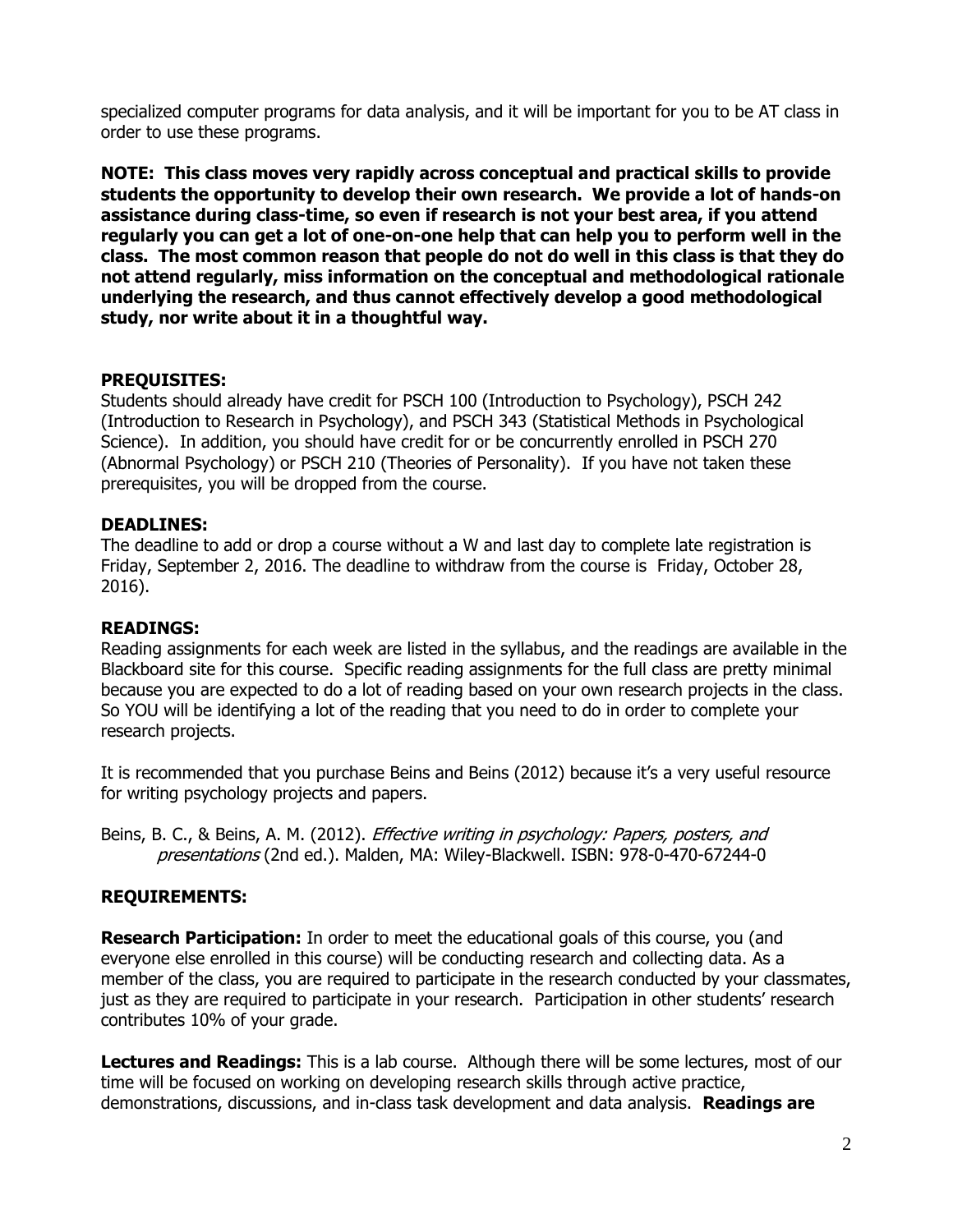**assigned to be completed prior to the class so that you can use the information from the readings while you are in the class** – so, for example, you need to read the articles on construct validity before the class when I will ask you to evaluate scales for construct validity.

**Class Participation:** Part of the joy of a lab class is that you are actively engaged in projects, discussions, demonstrations, etc. during class time. This also means that your active engagement (attendance and participation) is crucial to your success in the class. Attendance and participation will be evaluated at each class session. You will lose points for tardiness, and also for indications of lack of engagement during the class (reading email, internet surfing, carrying on private conversations, etc). IF YOU HAVE A CELL PHONE, YOU MUST KEEP IT IN A CLOSED BAG DURING THE CLASS. ANYONE OBSERVED USING THEIR CELL PHONE IN ANY WAY DURING CLASS WILL NOT RECEIVE ATTENDANCE CREDIT FOR THE DAY.

#### **ASSIGNMENTS:**

**Observation Paper:** There are some things we can learn about people just by carefully observing their behavior. For example, you could assess whether male and female teenagers differ in how frequently they touch their peers when observing them at a shopping mall, you could assess whether individuals, pairs, or groups of people are more likely to assist you when you drop a bunch of papers on the sidewalk, you could assess age differences in responses to having to wait in line a long time (complaining, getting angry, doing something else) at the DMV. These are just some ideas – you are welcome to come up with other ideas for questions that are particularly interesting to you.

You will meet in small groups to come up with ideas of interesting behaviors that you could observe in public places, and we will review these ideas as a class, and figure out who wants to be involved in what observational project. Each group will decide on the best way to code their observations -- we'll talk more about this. Although all the individuals in each group will pool their data, each individual will complete their own statistical analyses of the data, and write a 5-7 page paper (in APA style) that briefly describes the rationale behind their hypothesis, methods, results, and a discussion of why you may or may not have found what you predicted. All papers will be submitted for grading via SafeAssign, and, although you will share results, you should not share text for the Introduction, Methods, or Discussion sections.

**Measurement Project:** Your second project will address one of the most important concepts/ issues in psychological research—Measurement. You will pick a construct from the realm of clinical psychology to measure. Through iterative testing, you will develop a 10-15 item scale to measure your chosen construct and collect data from at least 20 people for your measure. We will provide some ideas for possible constructs (e.g., shyness, fear of success, creativity), though you are free to choose your own psychological construct, with approval from the instructor. Your initial and final scale will be created using Qualtrics. You will run several statistical analyses to evaluate the psychometric properties of your scale and you will write a separate APA style paper (8-10 pages of text) describing the construct, your survey methodology, results, and discussion.

**Empirical Research Project:** The final project will be an empirical study that you will program and administer using OpenSesame (a freely available psychological study presentation software). You may choose to pursue (a) something you were curious about based on your other projects, (b) an extension of published research, or (c) an idea of your own creation (keep in mind that your idea must be rooted in some existing clinical psychological theory and/or research method). You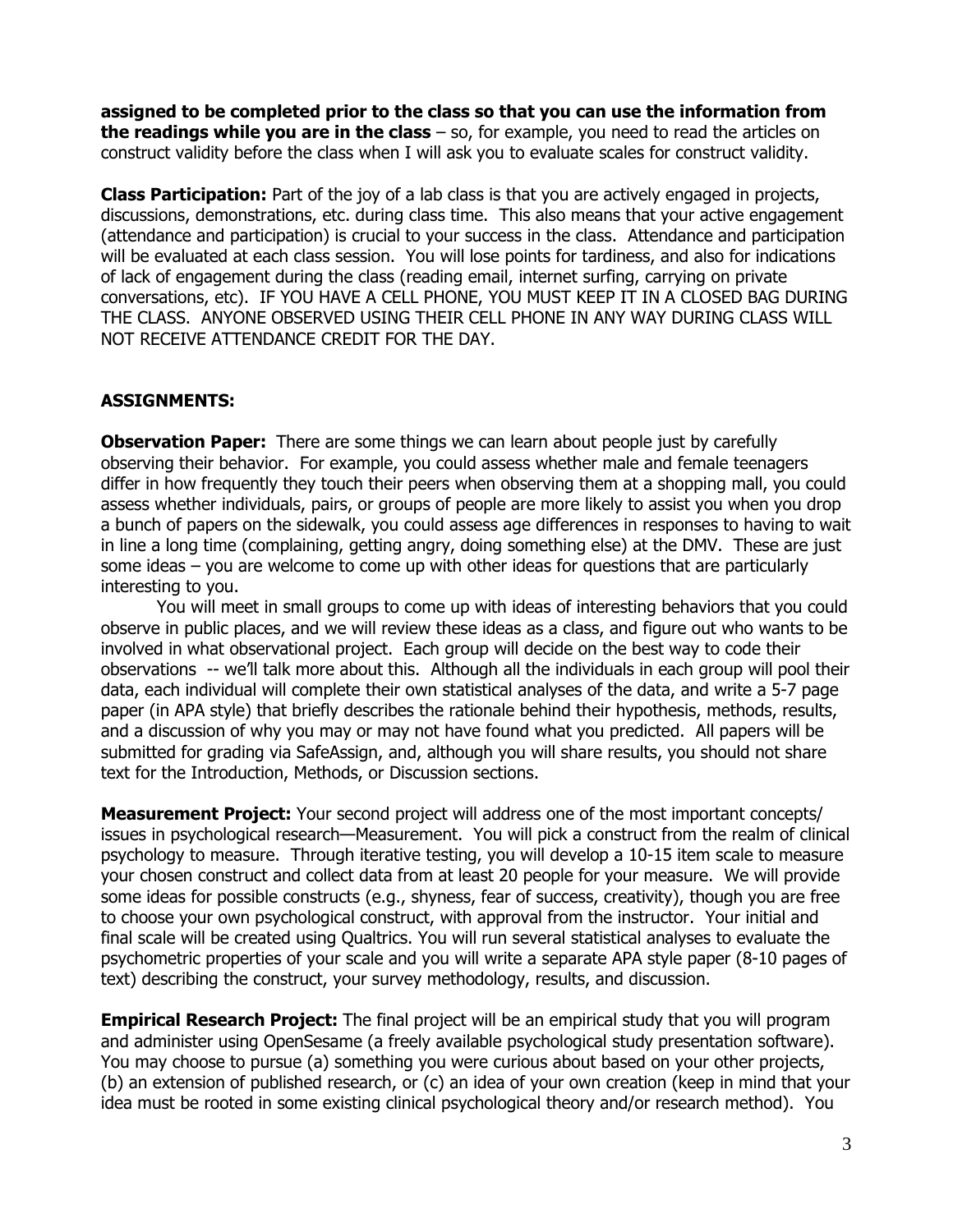will complete statistical analyses to test your hypotheses, and write a final APA-style paper (10-12 pages) describing the study.

# **All papers will be submitted via SafeAssign**

### **GRADING/EVALUATION:**

- 20% Attendance and Participation
- 15% Observational Study Paper (5% Draft, 10% Final)
- 20% Measurement Study Paper (5% Draft, 15% Final)
- 25% Empirical Study Paper (5% draft, 20% Final)
- 10% Completion of all other students' research protocols (5% Measurement project, 5% Empirical Study)
- 5% Providing data to your research group for the Observational Study
- 5% Completion of Plagiarism and CITI online tutorials

Grades will be based upon the following commonly used scale:

**GRADES:**  $A = 90 - 100%$  $B = 80 - 89%$  $C = 70 - 79%$  $D = 60 - 69%$ **F = Below 60%**

#### **ATTENDANCE POLICY:**

This class focuses on learning HOW to think and study within the discipline of clinical psychology. These are skills that you build across the course of the semester, and learn via active participation in discussions and projects with your instructors and your classmates. Because of the collaborative nature of the course, your attendance and engagement will have a significant impact on others in the class (me and your classmates) as well as on your ability to benefit from the class. If you will not be able to get to class regularly (and on time), I would recommend that you look for a class that meets at a time that is better for your schedule.

If you must miss a class session, please notify the instructor and TA as early as possible beforehand. It is your responsibility to get the notes, handouts, homework assignments, and/or other announcements from one of your fellow classmates if you are not in class.

#### **APPROPRIATE BEHAVIOR:**

You are expected to behave maturely and professionally in class. Basic standards for this class include that you must:

- be courteous and respectful to others;
- express your own opinions in an appropriate manner;
- refrain from discriminatory or hateful speech;
- use your computer for course-related purposes only;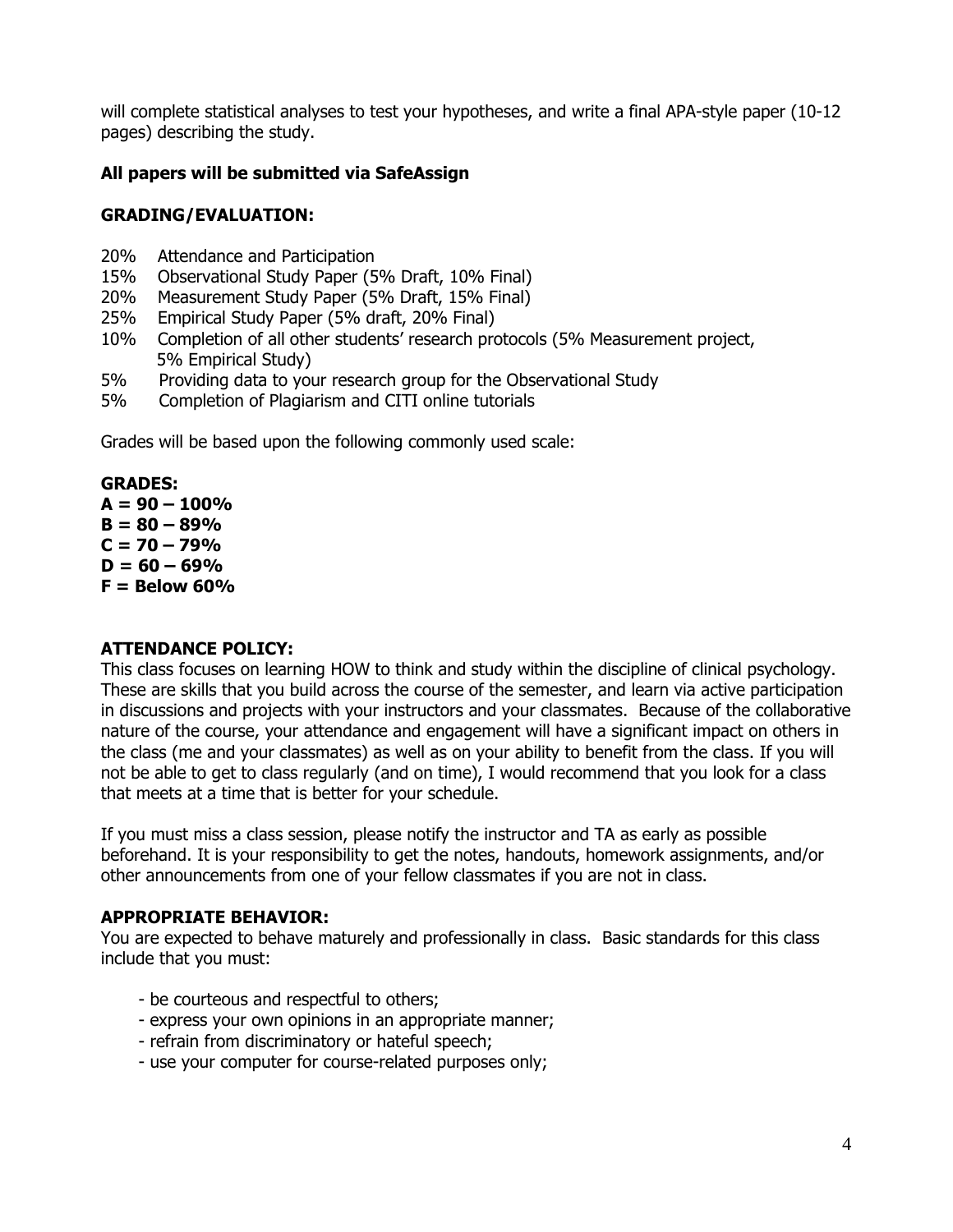If you fail to follow these rules, points will be taken from your grade. If your behavior is disruptive to me or others in the class, I may ask you to leave the class.

# **PLAGIARISM:**

To plagiarize is "to steal and pass off (the ideas or words of another) as one's own" (Plagiarism 101 (n.d.) Plagiarism.org. Retrieved December 1, 2014, from

[http://www.plagiarism.org/plagiarism-101/what-is-plagiarism/\)](http://www.plagiarism.org/plagiarism-101/what-is-plagiarism/). Plagiarism includes not only direct copying of source documents, but also paraphrasing others' written or verbal comments without indicating the original source. Plagiarism is not permitted, and we will use SafeAssign to automatically screen for plagiarism in all documents submitted for this course. According to university policy, the consequences of submitting plagiarized work are a) receiving a failing grade on the assignment; b) receiving a failing grade in the course; or c) being expelled from the university.

# **ACADEMIC INTEGRITY:**

Students must abide by the academic integrity guidelines established by the university, and described at [http://www.uic.edu/ucat/catalog/GR.shtml#qa.](http://www.uic.edu/ucat/catalog/GR.shtml#qa) Failure to maintain behavior according to these guidelines is evaluated in accord with the Student Disciplinary Policy.

# **WRITING CENTER:**

Students are encouraged to contact the UIC writing center for mentoring and feedback on their writing. Tutors are trained to help with both initial formulation and organization of documents, as well as editing and feedback on written drafts. You can get more information about the services offered at:<http://www.uic.edu/depts/engl/writing/about/>

#### **DISABILITY SERVICES:**

Students **with disabilities who require accommodations for access and participation in this course must be registered with the Office of Disability Services (ODS).** Please contact ODS at (312) 413-2103 (voice) or (312) 413-0123 (TTY). If you require accommodations due to a documented disability, please bring a letter from the DRC documenting the necessary accommodations as soon as possible.

#### **RELIGIOUS HOLIDAYS:**

Campus Policy States: The faculty of the University of Illinois at Chicago shall make every effort to avoid requiring that student projects be turned in or completed on religious holidays. Students who wish to observe their religious holidays shall notify the faculty member by the tenth day of the semester of the date when they will be absent unless the religious holiday is observed on or before the tenth day of the semester. In such cases, the student shall notify the faculty member at least five days in advance of the date when he/she will be absent. The faculty member shall make every reasonable effort to honor the request, not penalize the student for missing the class, and if an examination or project is due during the absence, give the student an exam or assignment equivalent to the one completed by those students in attendance. If the student feels aggrieved, he/she may request remedy through the campus grievance procedure.

#### **INCOMPLETE GRADES:**

The University Policy on incomplete grades is as follows:

"Course work is incomplete when a student fails to submit all required assignments or is absent from the final examination. Incomplete course work will normally result in a failing grade if it is not completed within the designated time limit. The "I" may be assigned in lieu of a grade only when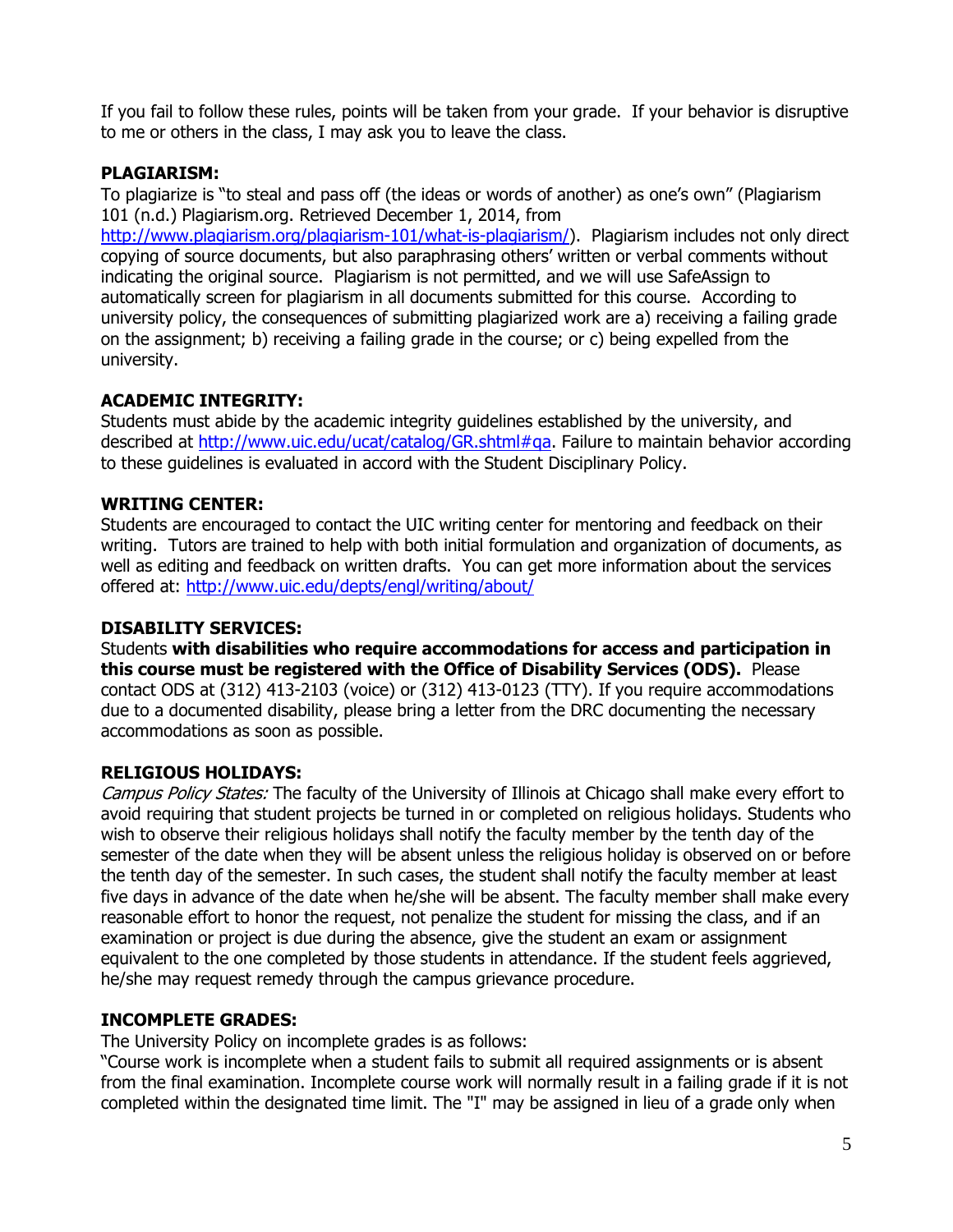$al$  of the following conditions are met: (a) the student has been making satisfactory progress in the course; (b) the student is unable to complete all course work due to unusual circumstances that are beyond personal control and are acceptable to the instructor; and (c) the student presents these reasons prior to the time that the final grade roster is due."

"The instructor must submit an Incomplete report with the final grade roster for the "I" to be recorded. This report is a contract for the student to complete the course work with that instructor or one designated by the department executive officer in the way described and by a time indicated on the report. In resolving the "I," the student may not register for the course a second time, but must follow the procedures detailed on the report."

"An "I" must be removed by the end of the student's first semester or summer session in residence subsequent to the incurrence of the "I" or, if not in residence, no later than one calendar year subsequent to the incurrence. When the student submits the work, the instructor will grade it and change the "I" to the appropriate grade."

"If an undergraduate fails to meet the stated conditions, the instructor will assign an "F" for the final grade." (From https://registrar.uic.edu/student\_records/grading\_system.html)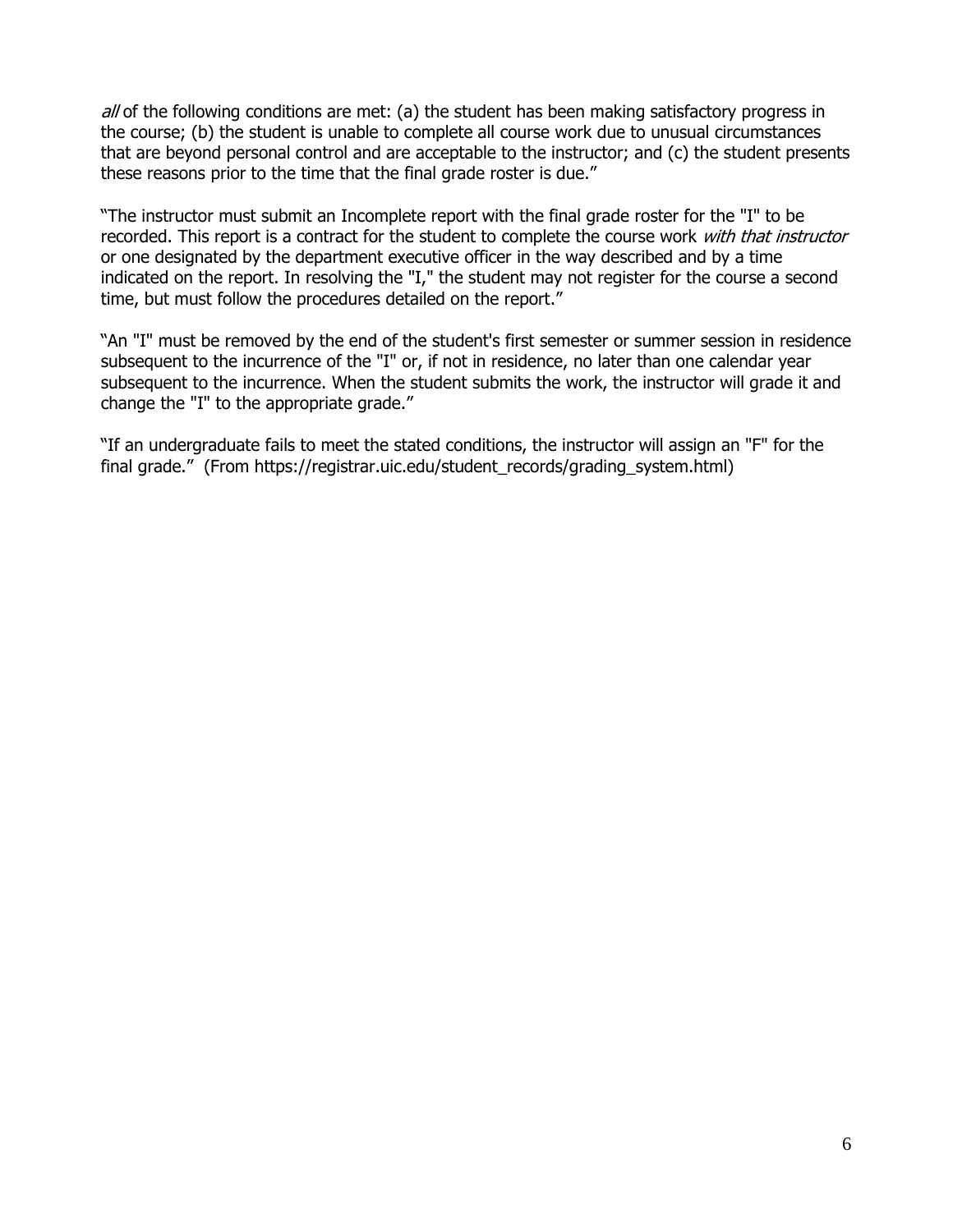# **In this schedule, due dates for specific assignments are underlined.**

# **Course Schedule**

| Aug 22, 2016  | <b>Research Methods: Observation; Self-Reports, and Experiments</b><br>• Discuss first project: Behavioral Observation<br>• Different ways of coding behavioral observations; importance of definitions<br>and clear behavioral anchors<br>• Research Ethics<br>· Citi training certificate due by Aug 29, 2016                                                                                                                                                                                              |
|---------------|--------------------------------------------------------------------------------------------------------------------------------------------------------------------------------------------------------------------------------------------------------------------------------------------------------------------------------------------------------------------------------------------------------------------------------------------------------------------------------------------------------------|
| Aug 24, 2016  | <b>Observational Research</b><br>• Reading:<br>Wang, Y.Z., Wiley, A.R., and Zhou, X. (2007). The effect of different<br>cultural lenses on reliability and validity in observational data: The<br>example of Chinese immigrant parent-toddler dinner interactions.<br>Social Development, 16, 777-799.<br>• Group meetings to select observational study plans and choice of coding<br>plan<br>• Practice coding plan in small groups<br>. You will need to collect your observational data by Aug 31, 2016! |
| Aug 29, 2016  | Library tutorial on conducting literature searches;<br>• Meet for class at the IDEA Commons classroom in the Daley<br>Library<br>• Discuss any issues arising in collection of observational data; any<br>refinement needed in anchors<br>. Plagiarism training certificate due by Sept 7, 2016                                                                                                                                                                                                              |
| Aug 31, 2016  | Discussion of statistical analysis of observational data<br>• Intro to SPSS and how to organize and analyse observational data                                                                                                                                                                                                                                                                                                                                                                               |
| Sept 5, 2016  | <b>HAPPY LABOR DAY!</b>                                                                                                                                                                                                                                                                                                                                                                                                                                                                                      |
| Sept 7, 2016  | Continue work on observational paper and begin work on Scale<br>paper<br>• Discuss Initial ideas about constructs of interest for scale paper<br>• Discuss interpretation of observational data<br>• Hands-on work on analyses and interpretation of observational data                                                                                                                                                                                                                                      |
| Sept 12, 2016 | Planning your scale project: measuring a construct<br>• Reading:<br>Clark, L.A., and Watson, D. (1995). Constructing Validity: Basic issues<br>in objective Scale development. Psychological Assessment, 7, 309-319.<br>Leary, M.R., Kelly, K.M., Cottrell, C.A., and Schreindorfer, L.S. (2013).<br>Construct validity of the need to belong scale: Mapping the nomological<br>network. Journal of Personality Assessment, 95: 610-624.                                                                     |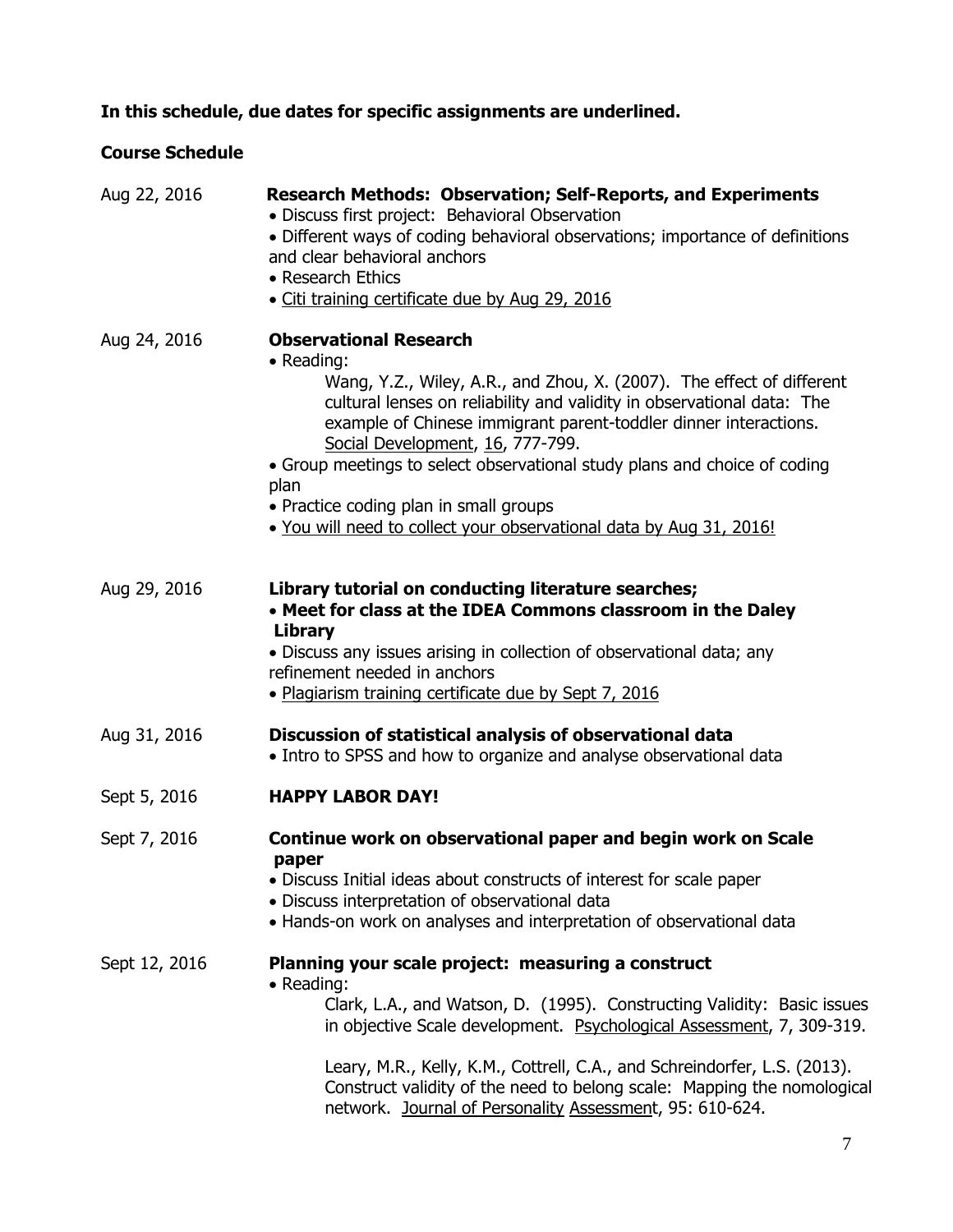|               | • Videos on reliability and validity<br>• Submit first draft of observation paper by beginning of class                                                                                                                                                                                                                                                                                                                                                                                         |
|---------------|-------------------------------------------------------------------------------------------------------------------------------------------------------------------------------------------------------------------------------------------------------------------------------------------------------------------------------------------------------------------------------------------------------------------------------------------------------------------------------------------------|
| Sept 14, 2016 | <b>Work on Scale Project:</b><br>• Identify initial items for task using skills from library lab<br>• Practice using Qualtrics                                                                                                                                                                                                                                                                                                                                                                  |
| Sept 19, 2016 | <b>Finalize first run of Scale Project</b><br>• Finalize first iteration of scale and send to classmates using Qualtrics;<br>• Complete other students' scales in time for next class                                                                                                                                                                                                                                                                                                           |
| Sept 21, 2016 | <b>Initial data analysis for Scale paper</b><br>• Transfer data from qualtrics to SPSS.<br>• Use SPSS to assess frequencies and correlations in order to identify<br>items to keep, modify, or eliminate.<br>• Goal is to reduce your item pool to 10-15 items that show good variability,<br>moderate correlations with other items in your scale, and assess the<br>essential aspects of the characteristic you are measuring<br>• Final draft of observation paper due at beginning of class |
| Sept 26, 2016 | <b>Continuing work on analyses of Scale data</b><br>• Continue identification of items to keep, revise, or eliminate based on<br>frequencies and correlations with other items<br>• Put revised questionnaire into Qualitrics and send to class<br>• If you finish early, you can work on writing the Introduction and Methods<br>section of your paper                                                                                                                                         |
| Sept 28, 2016 | <b>Continuing work on analyses of Scale data</b><br>• If you did not finish on Monday, use today to put your final questionnaire<br>into Qualtrics and out to everyone in the class students<br>• Begin thinking about final project ideas - library research<br>• Complete other students' scales by 1:00 on Monday, October 3rd                                                                                                                                                               |
| Oct 3, 2016   | <b>Statistical analyses for second paper</b><br>• Reliability and validity assessment using SPSS                                                                                                                                                                                                                                                                                                                                                                                                |
| Oct 5, 2016   | <b>Stats troubleshooting</b><br>• Can work on paper when done with statistical analyses                                                                                                                                                                                                                                                                                                                                                                                                         |
| Oct 10, 2016  | Starting to think about your empirical study<br>. Demonstration of potential research paradigms to use for empirical paper.<br>• Example of how to break tasks into pieces for construction and computerized<br>presentation with free downloadable software OpenSesame<br>• Library research on topic and task for final research paper<br>. Reading Assignment: McKay, chapter 5 and 24<br>. First draft of scale project paper due at beginning of class;                                    |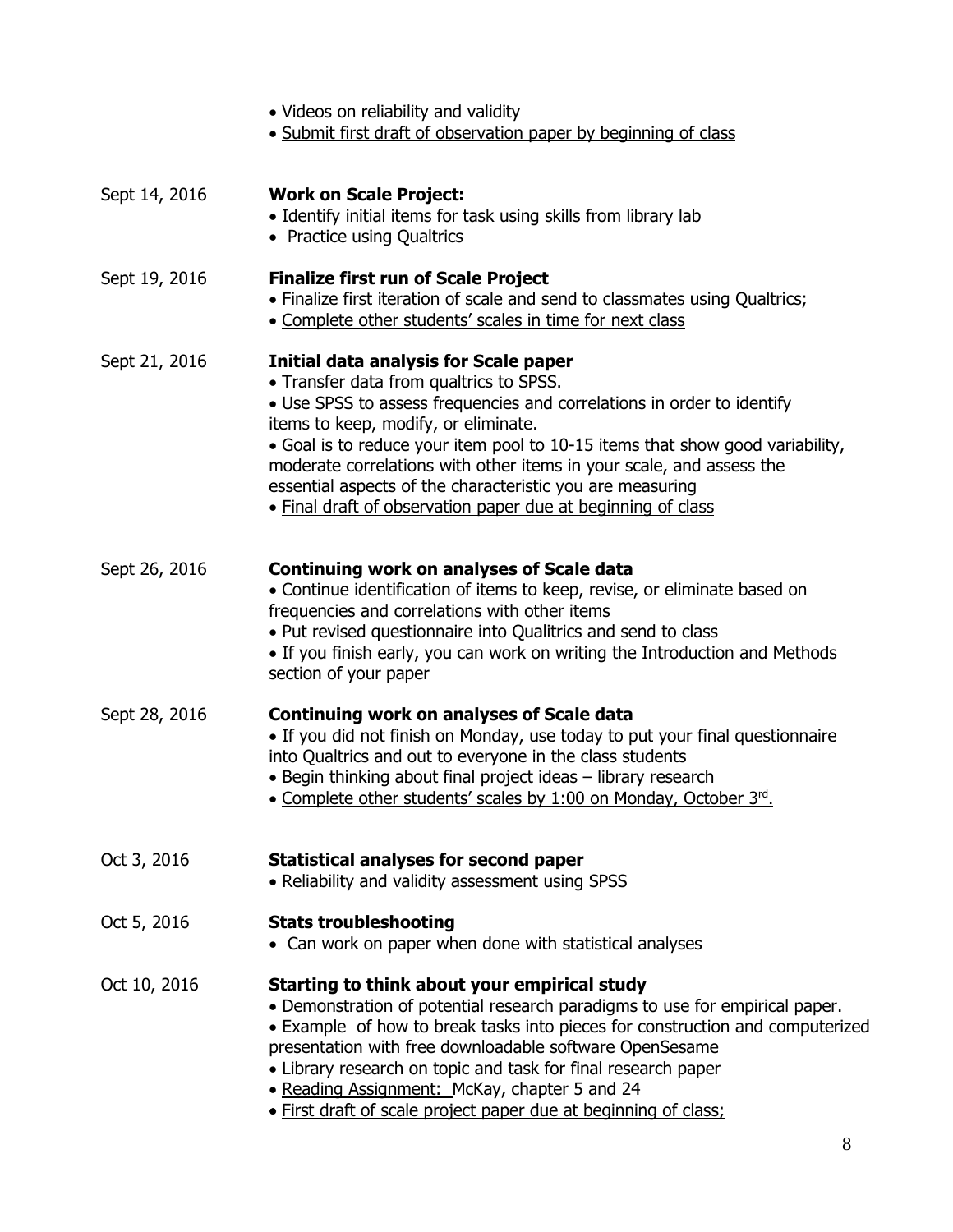| Oct 12, 2016 | Clarifying your empirical study plan<br>• Discuss independent and dependent variables, and how to consider what<br>additional characteristics you might need to measure in order to best interpret<br>your data.<br>• Identify the construct and paradigm you want to use for your experimental<br>project. You will want to look at the research literature on the illness or<br>characteristic of interest to see what research has been done, and what you<br>might want to test based on the past research.<br>• You will want to figure out which of the tasks that we discussed in class<br>would be able to assess an aspect of the characteristic that is interesting to you. |
|--------------|---------------------------------------------------------------------------------------------------------------------------------------------------------------------------------------------------------------------------------------------------------------------------------------------------------------------------------------------------------------------------------------------------------------------------------------------------------------------------------------------------------------------------------------------------------------------------------------------------------------------------------------------------------------------------------------|
| Oct 17, 2016 | How to transform your ideas into an experiment<br>• Presentation on how to set up an experiment in OpenSesame<br>• Finalize topic and and pick task for experiment project<br>• Practice using OpenSesame to create a task using the online tutorial.<br>• Students should be ready to identify independent variable and dependent<br>variable of their proposed study for discussion with me on Oct 19, 2016                                                                                                                                                                                                                                                                         |
| Oct 19, 2016 | <b>Finalize experimental research plans</b><br>• Each student meets with me briefly to discuss research hypothesis<br>and how they plan to assess it -- i.e., what task, what independent variable,<br>what dependent variable<br>• Students work on identifying stimuli for their experiment                                                                                                                                                                                                                                                                                                                                                                                         |
| Oct 24, 2016 | Work on developing your task<br>• Work on developing your task or identifying stimuli<br>• Final draft of scale project paper due at 1:00 Oct 24, 2016                                                                                                                                                                                                                                                                                                                                                                                                                                                                                                                                |
| Oct 26, 2016 | <b>Continue programming and finding stimuli</b>                                                                                                                                                                                                                                                                                                                                                                                                                                                                                                                                                                                                                                       |
| Oct 31, 2016 | Finish task and identify relevant scales for study<br>• Finish task construction<br>Identify any scales you will use with the task and put those into<br>Qualtrics<br>• Meet with instructor during class to make sure that your<br>task is collecting the data that you need                                                                                                                                                                                                                                                                                                                                                                                                         |
| Nov 2, 2016  | <b>Administer tasks in class</b>                                                                                                                                                                                                                                                                                                                                                                                                                                                                                                                                                                                                                                                      |
| Nov 7, 2016  | <b>Administer tasks in class</b>                                                                                                                                                                                                                                                                                                                                                                                                                                                                                                                                                                                                                                                      |
| Nov 9, 2016  | Complete data collection and begin data analysis<br>• Finish administering tasks in class<br>• Data moving, cleaning and organizing                                                                                                                                                                                                                                                                                                                                                                                                                                                                                                                                                   |
| Nov 14, 2016 | Continue data moving, cleaning and organizing<br>• Data moving and organizing from OpenSesame to SPSS                                                                                                                                                                                                                                                                                                                                                                                                                                                                                                                                                                                 |